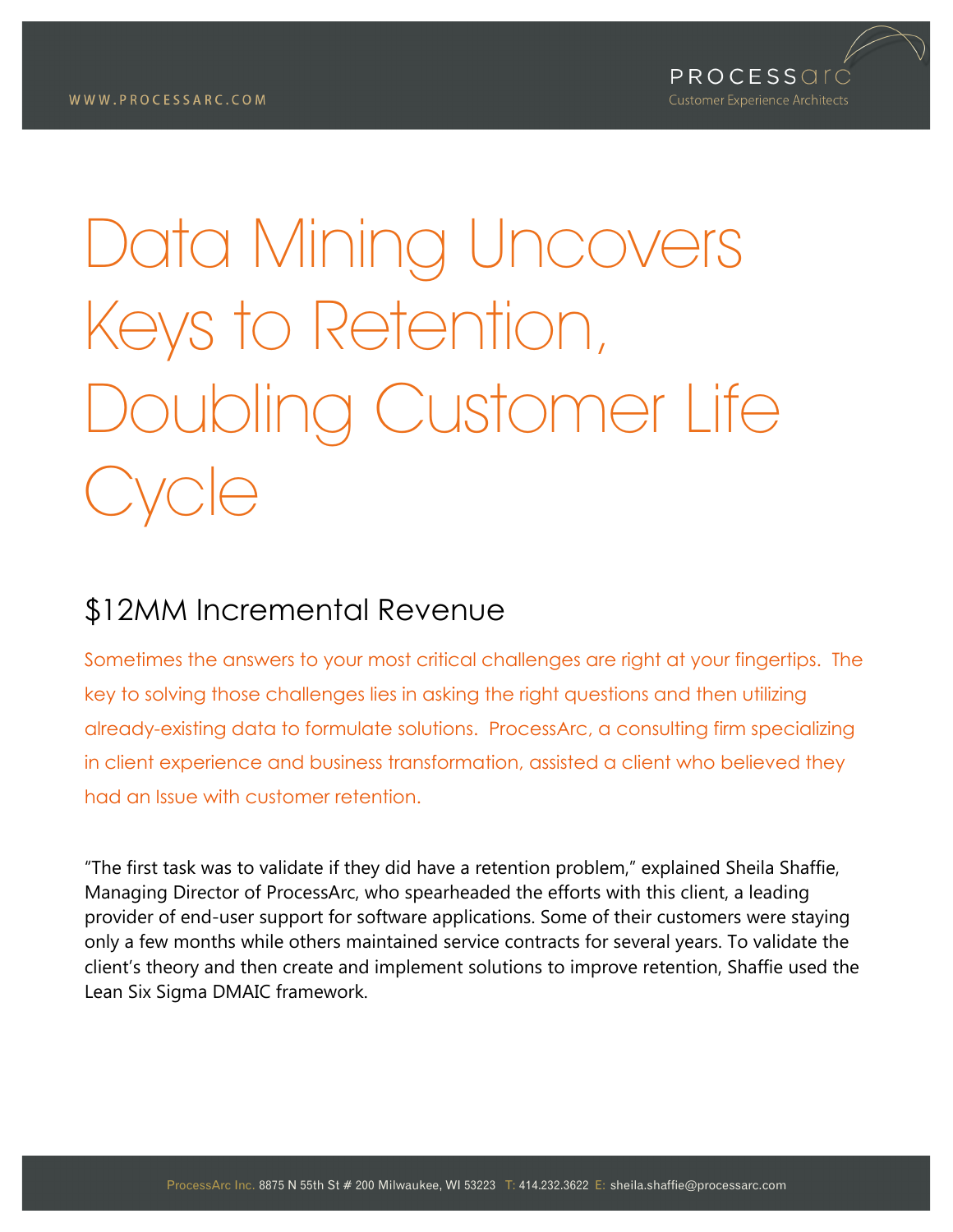

### Learning the Business & Developing Hypothesis

First, ProcessArc learned the client's business from end to end by studying service dashboards and metrics and reviewing historical data, operational processes, client contracts, pricing models, and service delivery channels. The next step was to facilitate a brainstorming session with the client's executives to gather their insights regarding the key drivers of customer retention. This was the point where asking the right questions and facilitating discussion was crucial, Shaffie explains. Formulating specific questions, and then seeking data to help answer those questions, creates the foundation for a good data mining exercise without the right questions, the result is a useless data churn.

Utilizing the executives' input, a list of hypotheses about the business was generated, which served as the basis for creating a list of 10 to 15 potential drivers for retention. With these hypotheses in hand, ProcessArc worked with the operations staff and formulated a list of data points to compile that would ultimately help to either validate or disprove the hypotheses. The list included 50-60 unique data points across the business. "The client had all the data, but they didn't really know what they should be looking for until we had the hypotheses session to help them focus on their key elements of retention," Shaffie recalls.

#### Mining Data for Nuggets of Wisdom

At this point the ProcessArc team began data mining, a technique for making sense of data to find common threads that explains behavior. As the name "mining" suggests, this technique helps uncover "hidden" information in data sets. A statistical analysis model, Survival Analysis, was selected to mine the client's data to uncover the reasons/drivers as to why some customers were loyal to this service provider and why others chose to leave. Shaffie explains that data mining is an iterative exercise consisting of running data, validating it against reality, and gathering more data as the cycle repeats. Eventually, Shaffie says, the statistical analysis comes up with the "golden nuggets" that can help resolve the issues at hand.

Of the 24 variables studied, ultimately six— effective call resolution, access method to service, solutions provided, relationship manager, service type selected, and customer's industry base— were deemed as the crucial drivers of retention. Although the client was collecting data around all of these drivers, they did not have metrics in place for monitoring them, and thus were not able to detect trends and potential risks to the business.